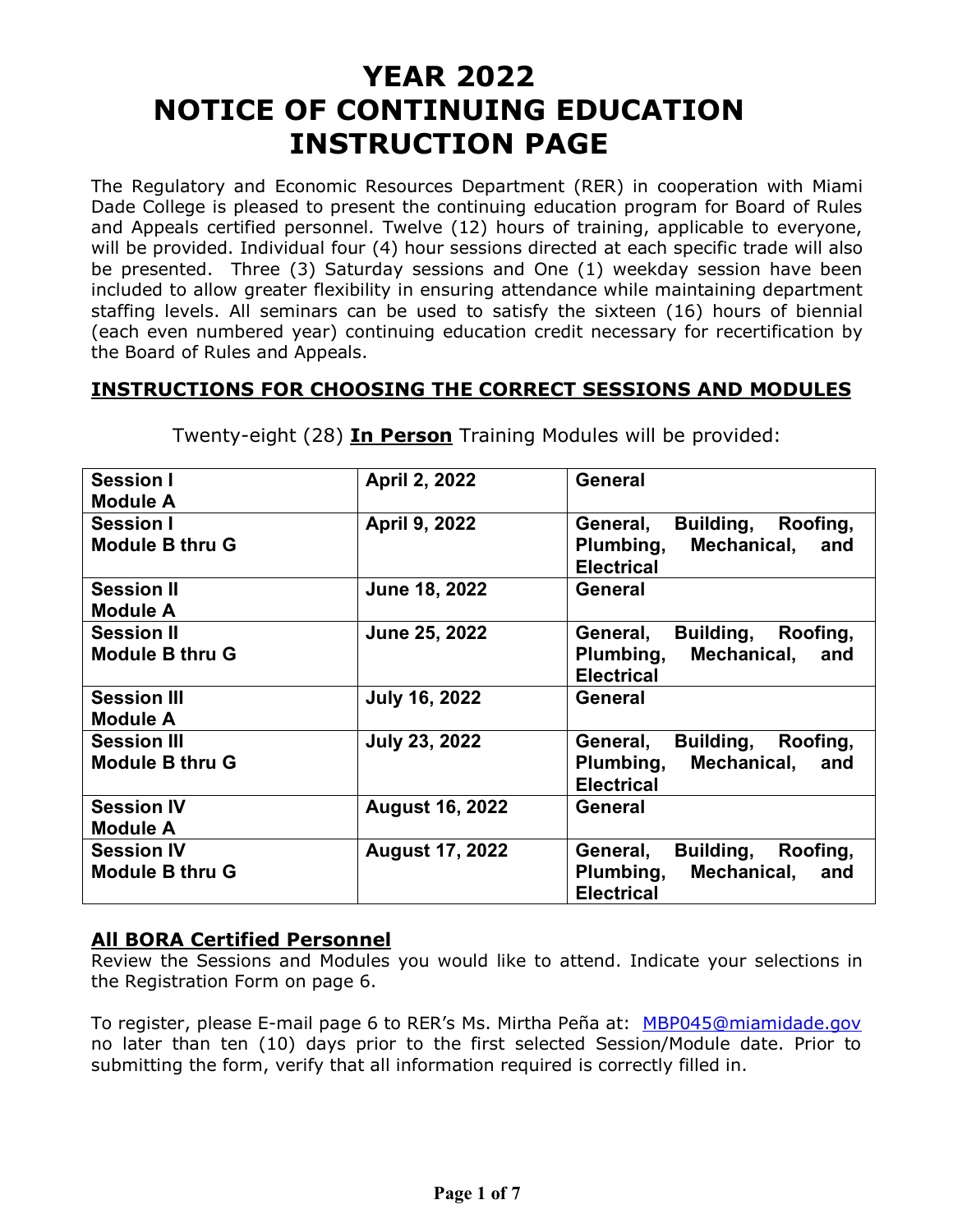#### **Important Information:**

Format for all sessions/modules will be **in person**.

**Face masks** must be worn while in the classrooms, and you are required to bring your own. N-95 grade masks are recommended. Any additional COVID safety policies implemented for Miami-Dade College and County facilities will be strictly enforced.

Do not duplicate registration for the same module.

Non-registered individuals will not be admitted. Only those individuals that completed the registration in advance will be allowed to attend the Session(s).

\*\*Use the link below to check the class roster and verify your registration:

<http://www.miamidade.gov/building/building-officials-education.asp>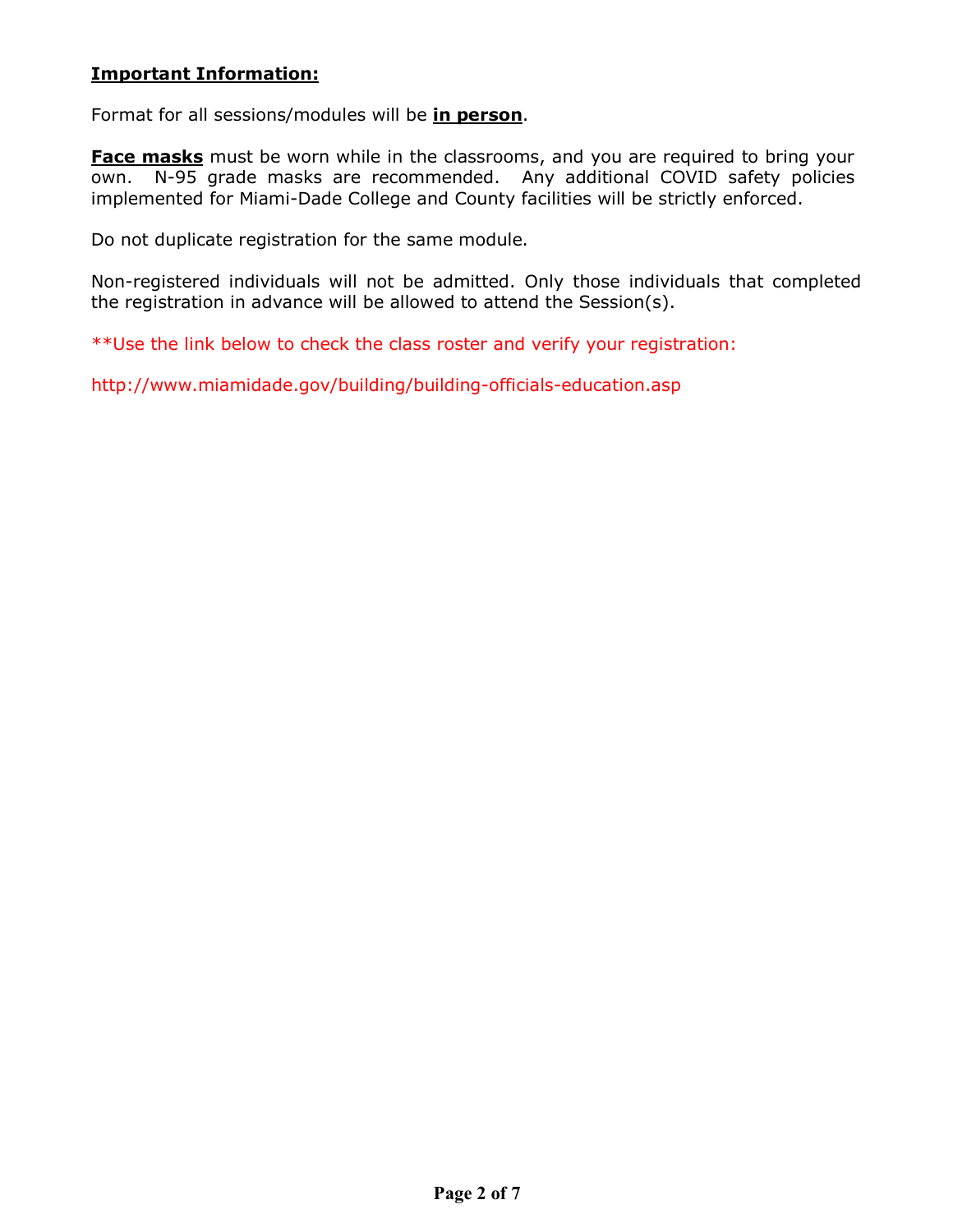

# **YEAR 2022 NOTICE OF CONTINUING EDUCATION**

| <b>Session</b> | <b>Date</b> | <b>Module</b> | <b>Course</b>                              | <b>Time</b>        | <b>Instructor</b> | Room<br># | <b>Hours</b>     | <b>Applies To:</b> |
|----------------|-------------|---------------|--------------------------------------------|--------------------|-------------------|-----------|------------------|--------------------|
|                | 4/2/2022    | A             | <b>Workers</b><br>Comp. Update             | 8-9:00 AM          | John<br>Farinelli | 6120      | 1 <sub>hr.</sub> | All                |
|                |             |               | <b>OSHA 1926</b><br>Personal<br>Protective | $9 - 10:00$<br>AM. |                   |           | 1 <sub>hr.</sub> | All                |
|                |             |               | <b>Business</b><br>Practice                | 10-11:00<br>AM     |                   |           | 1 <sub>hr.</sub> | All                |
|                |             |               | Impact Protection<br>Under The FBC         | 11-Noon            |                   |           | 1 <sub>hr.</sub> | All                |
|                |             |               | FL Energy Code<br>Basics-<br>Residential   | 1-2:00 PM          |                   |           | 1 <sub>hr.</sub> | All                |
|                |             |               | Laws & Rules                               | 2-3:00 PM          |                   |           | 1 <sub>hr.</sub> | All                |
|                |             |               | Overview of MDC<br>Chapter 10              | 3-4:00 PM          |                   |           | 1 <sub>hr.</sub> | All                |
|                |             |               | Firestopping<br>Rated<br>Assemblies        | 4-5:00 PM          |                   |           | 1 <sub>hr.</sub> | All                |

| <b>Session</b> | <b>Date</b> | <b>Module</b> | Course          | <b>Time</b> | <b>Instructor</b>        | <b>Room</b><br># | <b>Hours</b> | <b>Applies To:</b> |
|----------------|-------------|---------------|-----------------|-------------|--------------------------|------------------|--------------|--------------------|
|                | 4/9/2022    | B             | General         | 8-Noon      | <b>John</b><br>Farinelli | 6120             | 4 hrs.       | All                |
|                | 4/9/2022    | С             | <b>Building</b> | $1 - 5:00$  | <b>John</b><br>Farinelli | 6120             | 4 hrs.       | <b>Building</b>    |
|                | 4/9/2022    | D             | Roofing         | $1 - 5:00$  | Michael<br>Goolsby       | 4201             | 4 hrs.       | Roofing            |
|                | 4/9/2022    | Е             | Plumbing        | $1 - 5:00$  | <b>Bill Hudson</b>       | 4203             | 4 hrs.       | Plumbing           |
|                | 4/9/2022    | F             | Mechanical      | $1 - 5:00$  | Ismael Leon              | 4202             | 4 hrs.       | Mechanical         |
|                | 4/9/2022    | G             | Electrical      | $1 - 5:00$  | Vince de la<br>Crose     | K-413            | 4 hrs.       | Electrical         |

| <b>Session</b> | <b>Date</b> | Module | <b>Course</b>                              | Time               | <b>Instructor</b> | Room<br># | <b>Hours</b>     | <b>Applies To:</b> |
|----------------|-------------|--------|--------------------------------------------|--------------------|-------------------|-----------|------------------|--------------------|
| н              | 6/18/2022   | A      | <b>Workers</b><br>Comp. Update             | 8-9:00 AM          | John<br>Farinelli | 6120      | 1 <sub>hr.</sub> | All                |
|                |             |        | <b>OSHA 1926</b><br>Personal<br>Protective | $9 - 10:00$<br>AM. |                   |           | 1 <sub>hr.</sub> | All                |
|                |             |        | <b>Business</b><br>Practice                | 10-11:00<br>AM.    |                   |           | 1 hr.            | All                |
|                |             |        | Impact Protection<br>Under The FBC         | 11-Noon            |                   |           | 1 <sub>hr.</sub> | All                |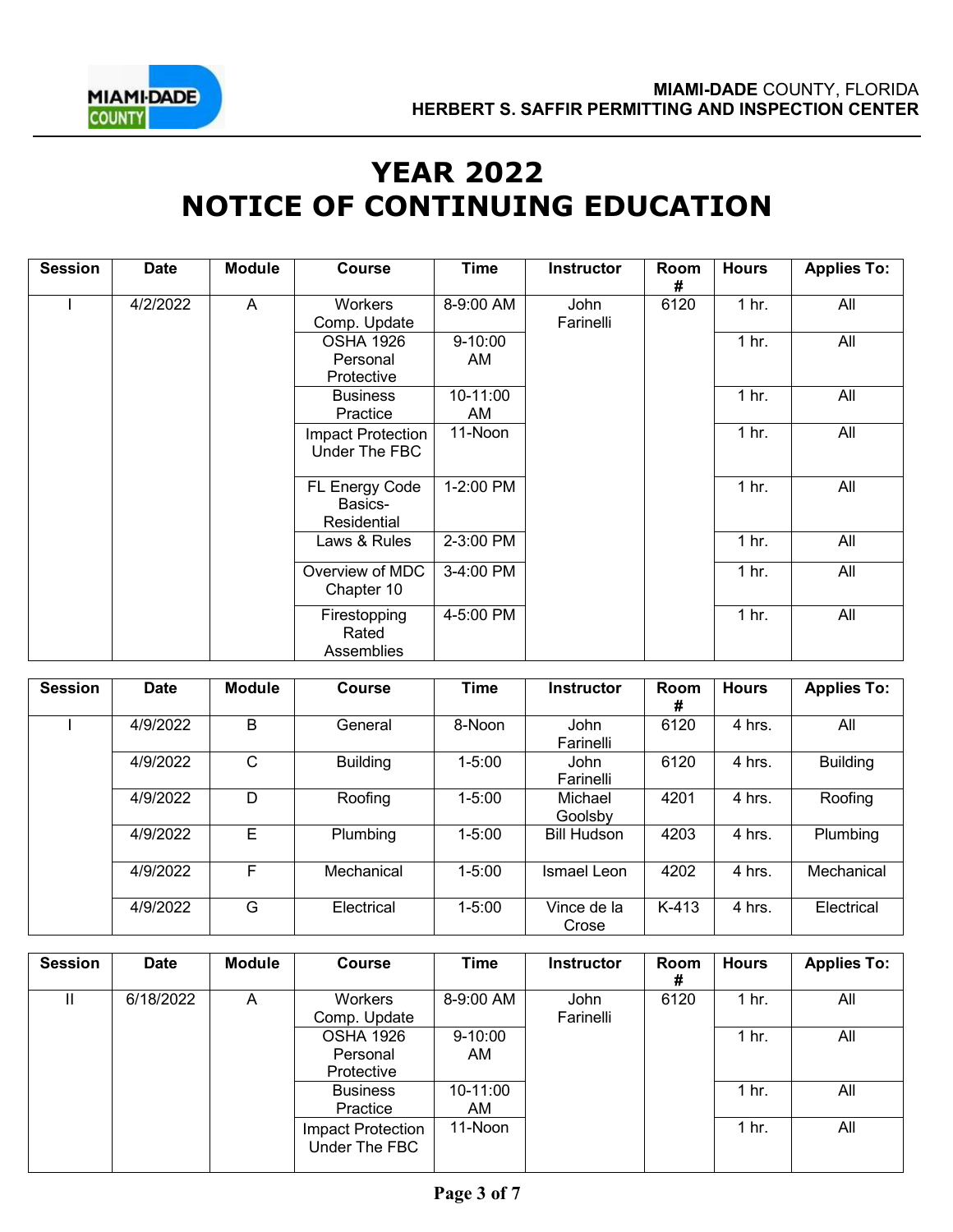| FL Energy Code                  | 1-2:00 PM |  | 1 hr.            | All |
|---------------------------------|-----------|--|------------------|-----|
| Basics-                         |           |  |                  |     |
| Residential                     |           |  |                  |     |
| Laws & Rules                    | 2-3:00 PM |  | 1 hr.            | All |
| Overview of MDC  <br>Chapter 10 | 3-4:00 PM |  | 1 <sub>hr.</sub> | All |
| Firestopping<br>Rated           | 4-5:00 PM |  | 1 hr.            | All |
| Assemblies                      |           |  |                  |     |

| <b>Session</b> | <b>Date</b> | <b>Module</b> | Course          | <b>Time</b> | <b>Instructor</b>    | Room<br># | <b>Hours</b> | <b>Applies To:</b> |
|----------------|-------------|---------------|-----------------|-------------|----------------------|-----------|--------------|--------------------|
|                | 6/25/2022   | B             | General         | 8-Noon      | John<br>Farinelli    | 6120      | 4 hrs.       | All                |
|                | 6/25/2022   | C             | <b>Building</b> | $1 - 5:00$  | John<br>Farinelli    | 6120      | 4 hrs.       | <b>Building</b>    |
|                | 6/25/2022   | D             | Roofing         | $1 - 5:00$  | Michael<br>Goolsby   | 4201      | 4 hrs.       | Roofing            |
|                | 625/2022    | E             | Plumbing        | $1 - 5:00$  | <b>Bill Hudson</b>   | 4203      | 4 hrs.       | Plumbing           |
|                | 6/25/2022   | F             | Mechanical      | $1 - 5:00$  | Ismael Leon          | 4202      | 4 hrs.       | Mechanical         |
|                | 6/25/2022   | G             | Electrical      | $1 - 5:00$  | Vince de la<br>Crose | $K-413$   | 4 hrs.       | Electrical         |

| <b>Session</b> | <b>Date</b> | <b>Module</b> | <b>Course</b>                              | <b>Time</b>       | <b>Instructor</b> | Room<br>#        | <b>Hours</b>     | <b>Applies To:</b> |
|----------------|-------------|---------------|--------------------------------------------|-------------------|-------------------|------------------|------------------|--------------------|
| Ш              | 7/16/2022   | A             | Workers<br>Comp. Update                    | 8-9:00 AM         | John<br>Farinelli | 6120             | 1 <sub>hr.</sub> | All                |
|                |             |               | <b>OSHA 1926</b><br>Personal<br>Protective | $9 - 10:00$<br>AM |                   |                  | 1 <sub>hr.</sub> | All                |
|                |             |               | <b>Business</b><br>Practice                | 10-11:00<br>AM    |                   |                  | 1 <sub>hr.</sub> | All                |
|                |             |               | Impact Protection<br>Under The FBC         | 11-Noon           |                   |                  | 1 <sub>hr.</sub> | All                |
|                |             |               | FL Energy Code<br>Basics-<br>Residential   | 1-2:00 PM         |                   |                  | 1 <sub>hr.</sub> | All                |
|                |             | Laws & Rules  | 2-3:00 PM                                  |                   |                   | 1 <sub>hr.</sub> | All              |                    |
|                |             |               | Overview of MDC<br>Chapter 10              | 3-4:00 PM         |                   |                  | 1 <sub>hr.</sub> | All                |
|                |             |               | Firestopping<br>Rated<br>Assemblies        | 4-5:00 PM         |                   |                  | 1 <sub>hr.</sub> | All                |

| <b>Session</b> | <b>Date</b> | <b>Module</b> | Course          | <b>Time</b> | <b>Instructor</b>  | Room<br># | <b>Hours</b> | <b>Applies To:</b> |
|----------------|-------------|---------------|-----------------|-------------|--------------------|-----------|--------------|--------------------|
| Ш              | 7/23/2022   | B             | General         | 8-Noon      | John<br>Farinelli  | 6120      | 4 hrs.       | All                |
|                | 7/23/2022   | С             | <b>Building</b> | $1 - 5:00$  | John<br>Farinelli  | 6120      | 4 hrs.       | <b>Building</b>    |
|                | 7/23/2022   | D             | Roofing         | $1 - 5:00$  | Michael<br>Goolsby | 4201      | 4 hrs.       | Roofing            |
|                | 7/23/2022   | Е             | Plumbing        | $1 - 5:00$  | <b>Bill Hudson</b> | 4203      | 4 hrs.       | Plumbing           |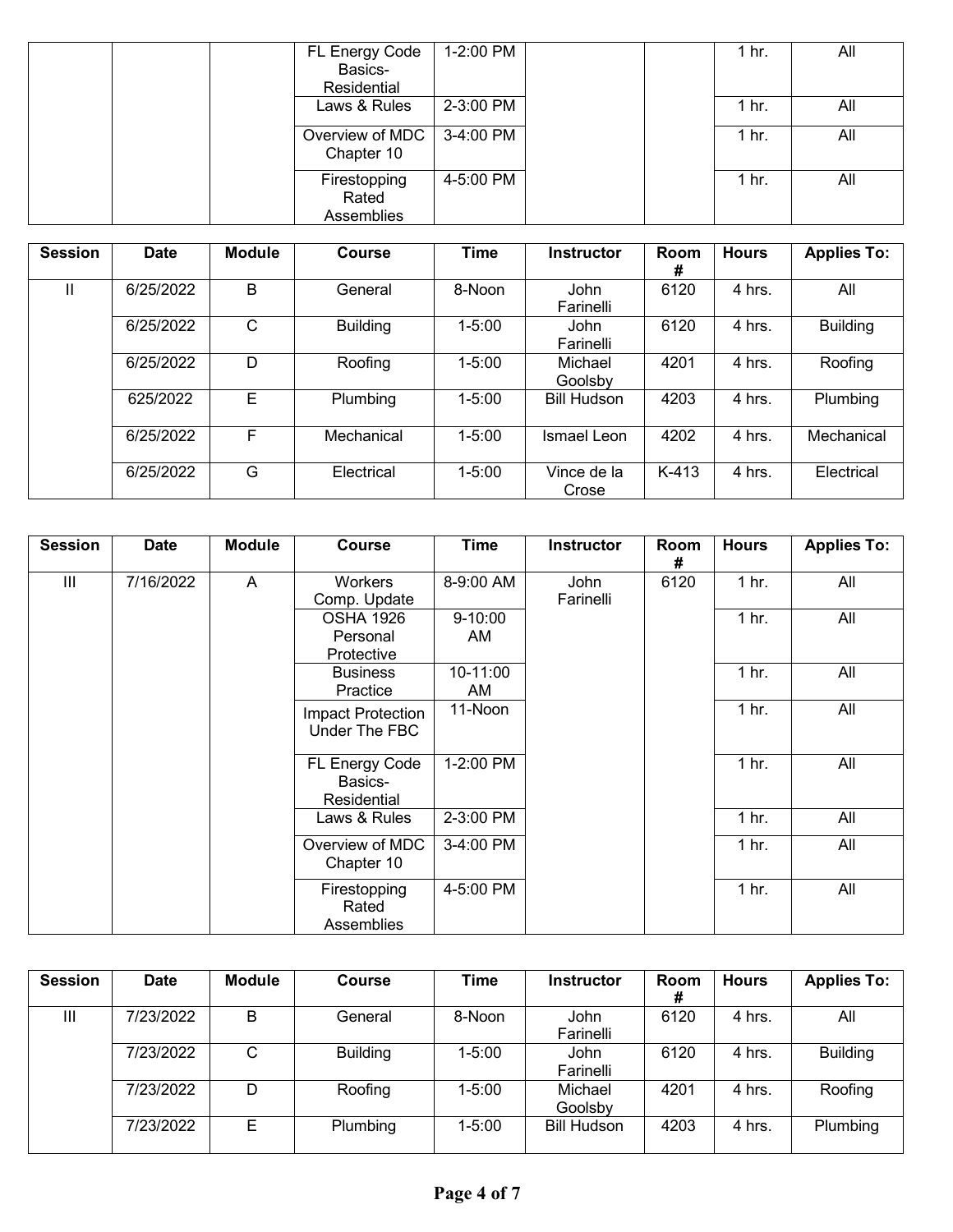| 7/23/2022 | Mechanical | :5:00-، | Ismael Leon          | 4202    | hrs. | Mechanical |
|-----------|------------|---------|----------------------|---------|------|------------|
| 7/23/2022 | Electrical | .5:00   | Vince de la<br>Crose | $K-413$ | hrs. | Electrical |

| <b>Session</b> | <b>Date</b> | <b>Module</b> | <b>Course</b>                              | Time              | Instructor        | Room<br># | <b>Hours</b>     | <b>Applies To:</b> |
|----------------|-------------|---------------|--------------------------------------------|-------------------|-------------------|-----------|------------------|--------------------|
| IV             | 8/16/2022   | A             | Workers<br>Comp. Update                    | 8-9:00 AM         | John<br>Farinelli | 6120      | 1 <sub>hr.</sub> | All                |
|                |             |               | <b>OSHA 1926</b><br>Personal<br>Protective | $9 - 10:00$<br>AM |                   |           | 1 <sub>hr.</sub> | All                |
|                |             |               | <b>Business</b><br>Practice                | 10-11:00<br>AM    |                   |           | 1 <sub>hr.</sub> | All                |
|                |             |               | Impact Protection<br>Under The FBC         | 11-Noon           |                   |           | 1 <sub>hr.</sub> | All                |
|                |             |               | FL Energy Code<br>Basics-<br>Residential   | 1-2:00 PM         |                   |           | 1 <sub>hr.</sub> | All                |
|                |             |               | Laws & Rules                               | 2-3:00 PM         |                   |           | 1 <sub>hr.</sub> | All                |
|                |             |               | Overview of MDC<br>Chapter 10              | 3-4:00 PM         |                   |           | 1 <sub>hr.</sub> | All                |
|                |             |               | Firestopping<br>Rated<br>Assemblies        | 4-5:00 PM         |                   |           | 1 <sub>hr.</sub> | All                |

| <b>Session</b> | <b>Date</b> | <b>Module</b> | <b>Course</b>   | <b>Time</b> | <b>Instructor</b>        | Room<br># | <b>Hours</b> | <b>Applies To:</b> |
|----------------|-------------|---------------|-----------------|-------------|--------------------------|-----------|--------------|--------------------|
| IV             | 8/17/2022   | B             | General         | 8-Noon      | <b>John</b><br>Farinelli | 6120      | 4 hrs.       | All                |
|                | 8/17/2022   | C             | <b>Building</b> | $1 - 5:00$  | John<br>Farinelli        | 6120      | 4 hrs.       | <b>Building</b>    |
|                | 8/17/2022   | D             | Roofing         | $1 - 5:00$  | Michael<br>Goolsby       | 4201      | 4 hrs.       | Roofing            |
|                | 8/17/2022   | Е             | Plumbing        | $1 - 5:00$  | <b>Bill Hudson</b>       | 4203      | 4 hrs.       | Plumbing           |
|                | 8/17/2022   | F             | Mechanical      | $1 - 5:00$  | Ismael Leon              | 4202      | 4 hrs.       | Mechanical         |
|                | 8/17/2022   | G             | Electrical      | $1 - 5:00$  | Vince de la<br>Crose     | K-413     | 4 hrs.       | Electrical         |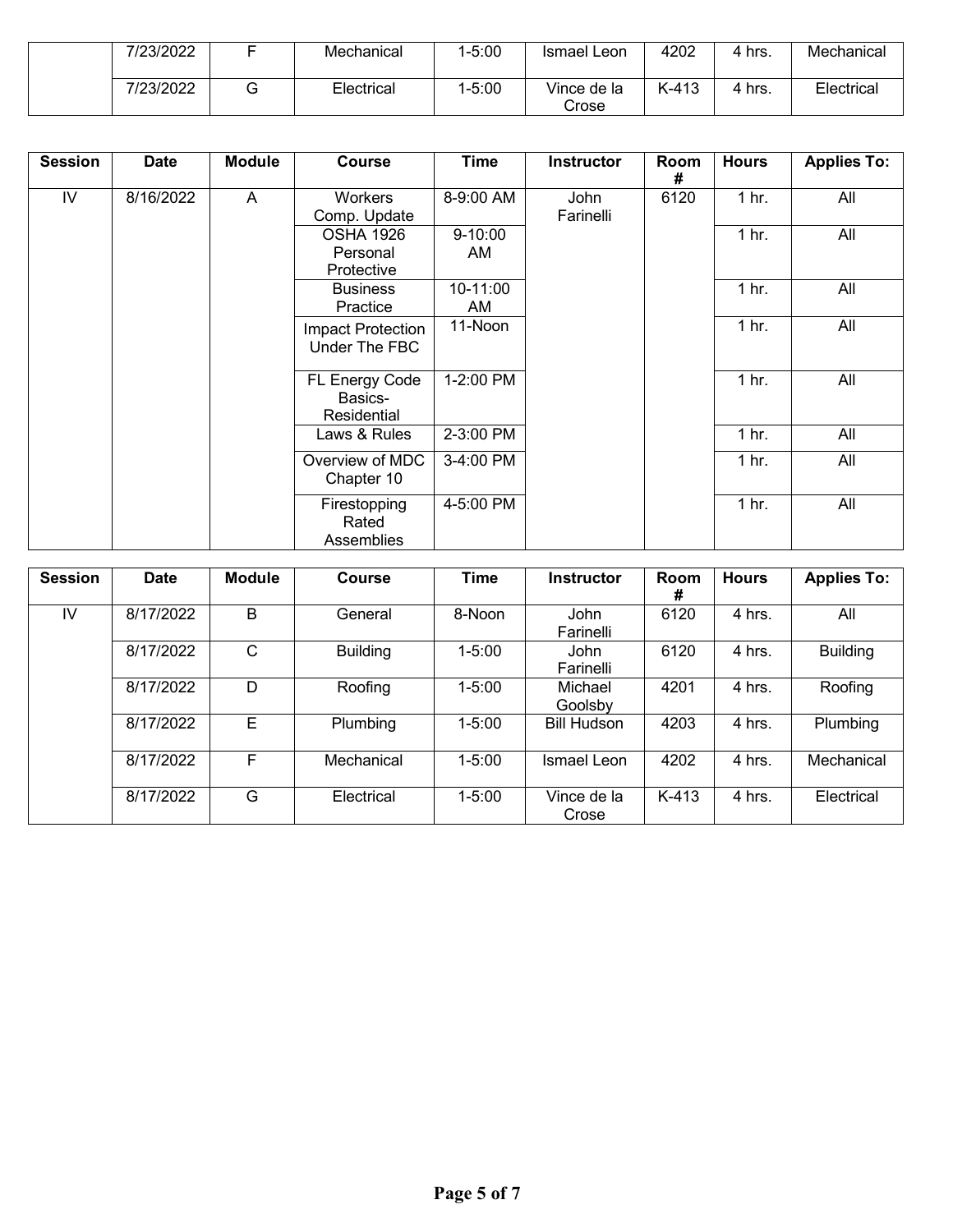# Registration Form

|                                                                                | Use link below to confirm your registration: | Please complete and e-mail this form to the Regulatory and Economic Resources Department,<br>attention Ms. Mirtha Peña at: MBP045@miamidade.gov<br>http://www.miamidade.gov/building/building-officials-education.asp |  |
|--------------------------------------------------------------------------------|----------------------------------------------|-----------------------------------------------------------------------------------------------------------------------------------------------------------------------------------------------------------------------|--|
|                                                                                |                                              |                                                                                                                                                                                                                       |  |
|                                                                                |                                              |                                                                                                                                                                                                                       |  |
|                                                                                |                                              |                                                                                                                                                                                                                       |  |
|                                                                                |                                              |                                                                                                                                                                                                                       |  |
|                                                                                |                                              |                                                                                                                                                                                                                       |  |
| <b>Check Sessions Selected:</b>                                                |                                              |                                                                                                                                                                                                                       |  |
| <b>SESSION I:</b><br><b>April 2, 2022</b><br><b>Check Module Box:</b>          | $A \Box$                                     |                                                                                                                                                                                                                       |  |
| <b>SESSION I:</b><br>April 9, 2022<br><b>Check Modules Selected:</b>           | Bo Co Do Eo Fo Go                            |                                                                                                                                                                                                                       |  |
| <b>SESSION II:</b><br><b>June 18, 2022</b><br><b>Check Module Box:</b>         | $A \Box$                                     |                                                                                                                                                                                                                       |  |
| <b>SESSION II:</b><br>June 25, 2022<br><b>Check Modules Selected:</b>          | Bo Co Do Eo Fo Go                            |                                                                                                                                                                                                                       |  |
| <b>SESSION III:</b><br><b>July 16, 2022</b><br><b>Check Module Box:</b>        | $A \sqcap$                                   |                                                                                                                                                                                                                       |  |
| <b>SESSION III:</b><br><b>July 23, 2022</b><br><b>Check Modules Selected:</b>  | Bo Co Do Eo Fo Go                            |                                                                                                                                                                                                                       |  |
| <b>SESSION IV:</b><br><b>August 16, 2022</b><br><b>Check Module Box:</b>       | $A \Box$                                     |                                                                                                                                                                                                                       |  |
| <b>SESSION IV:</b><br><b>August 17, 2022</b><br><b>Check Modules Selected:</b> | Bo Co Do Eo Fo Go                            |                                                                                                                                                                                                                       |  |

**\*All seminars are restricted to the first 150 applicants.**